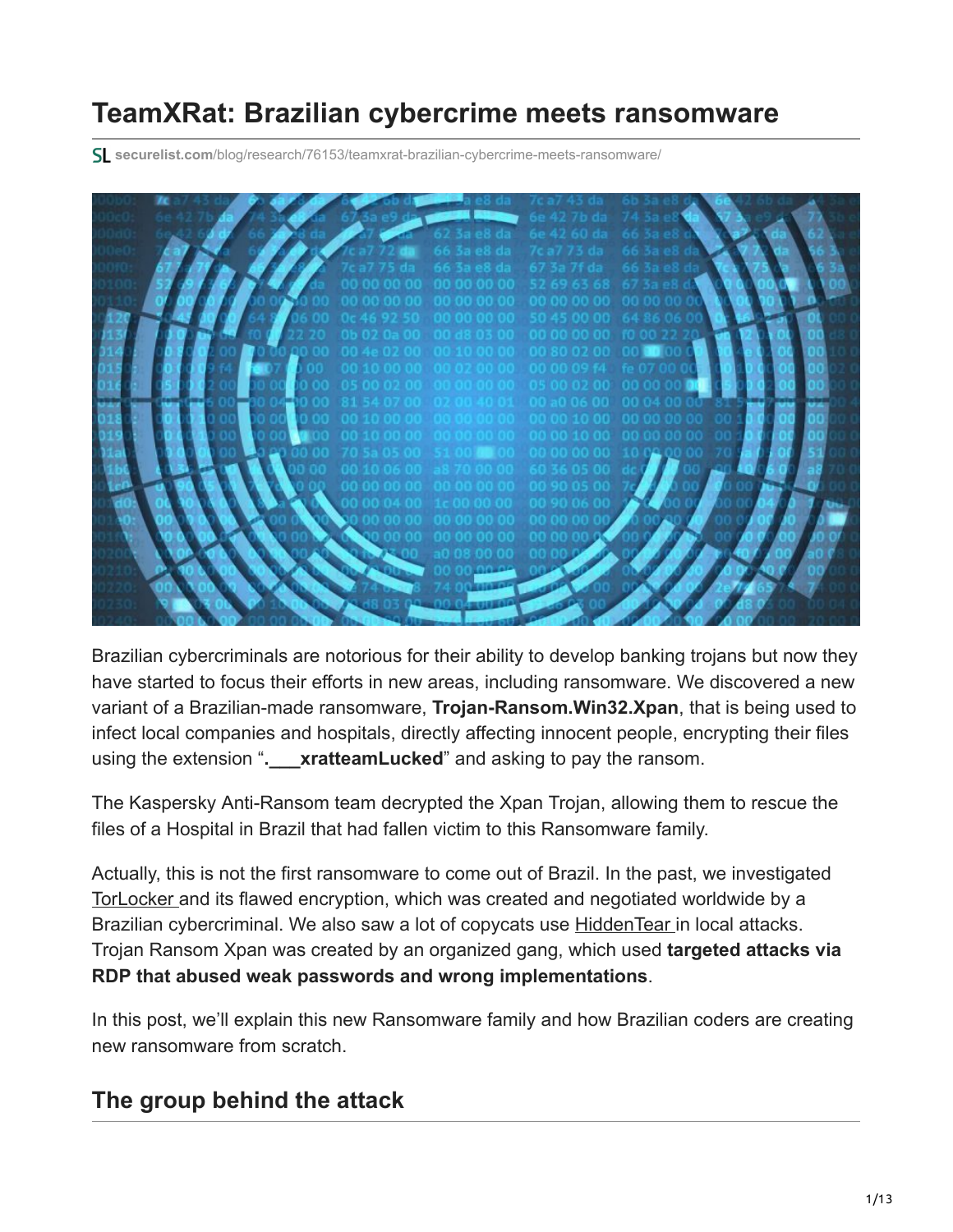#### The group identifies itself as "**TeamXRat**"and "**CorporacaoXRat**". *(Translating from Portuguese to English as "CorporationXRat")*

Their first ransom trojan consisted of using a simple XOR based encryption, described by some victims [here](http://www.bleepingcomputer.com/forums/t/623659/team-xrat-ransomware-help-and-support-topic-c0rp0rc0xr-extension/) (most of the victims are from Brazil). The new version of Xpan Ransomware shows that the cybercriminals behind it have improved the code to make it more complex, also switching the encryption scheme.

The ransom texts used by the group are written in Portuguese from Brazil. The messages do not inform how much the victim has to pay to retrieve their files, nor the payment method required (which is usually Bitcoins). Instead, they instruct the victim to send an email to one of the anonymous email services Mail2Tor or Email.tg. For example, corporacaoxrat@mail2tor.com, xRatTeam@mail2tor.com and xratteam@email.tg providing the public key used by the ransomware to encrypt the files. Older versions of this ransomware also used e-mail accounts from another Email service – Protonmail, such as corporacaoxrat@protonmail.com, currently deactivated.

When the victim gets in touch with the group, they start to negotiate the ransom payment. All communication is in Portuguese and they request **1 btc** (about 603 USD) to decrypt the files. The group also claims that the payment is a "donation" arguing that "they exploited flaws in your system and carried out the attack in order to make sure you increase your security". Finally, the cybercriminals also offer to decrypt one file for free:

seus arguivos foram criptografados devido à falhas de segurança em seus sistemas. Para que nao aconteca novamente, e necessário aumentar a seguranca do ambiente em questão, contratando alguma empresa especializada em segurança. Não são apenas anti virús que fazem toda a segurança da máquina. É necessário também um backup diário, para que seus dados não sejam perdidos. Exploramos diversas vulnerabilidades em sistemas, a fim de fazer o usuário dar valor à segurança de seus sistemas.

Eu te enviarei a chave para descryptografar seus arquivos, assim que a doação seja concluída, caso necessite, te ajudarei com o procedimento. Pra mim, não me interessa seus arquivos, mas sim a doação. Caso seja importante pra você seus arquivos, te aconselho a fazer a doação, caso contrário, perderá todos eles.

Para que possamos lhe fornecer a chave publica para que seus arquivos sejam descriptografados, necessitamos de uma doação no valor de BT 1,0 BITCOIN. Você pode verificar a cotação do bitcoin no seguinte site http://dolarhoje.com/bitcoin/#bitcoin=1 Somente aceitaremos a doação por este meio de pagamento, caso tenha interesse favor nos informar para que continuaremos o diálogo.

Como garantia, nos envie qualquer arquivo criptografado, que iremos te envia-lo descriptografado, para te mostrar que temos a chave para tal.

Aguardo contato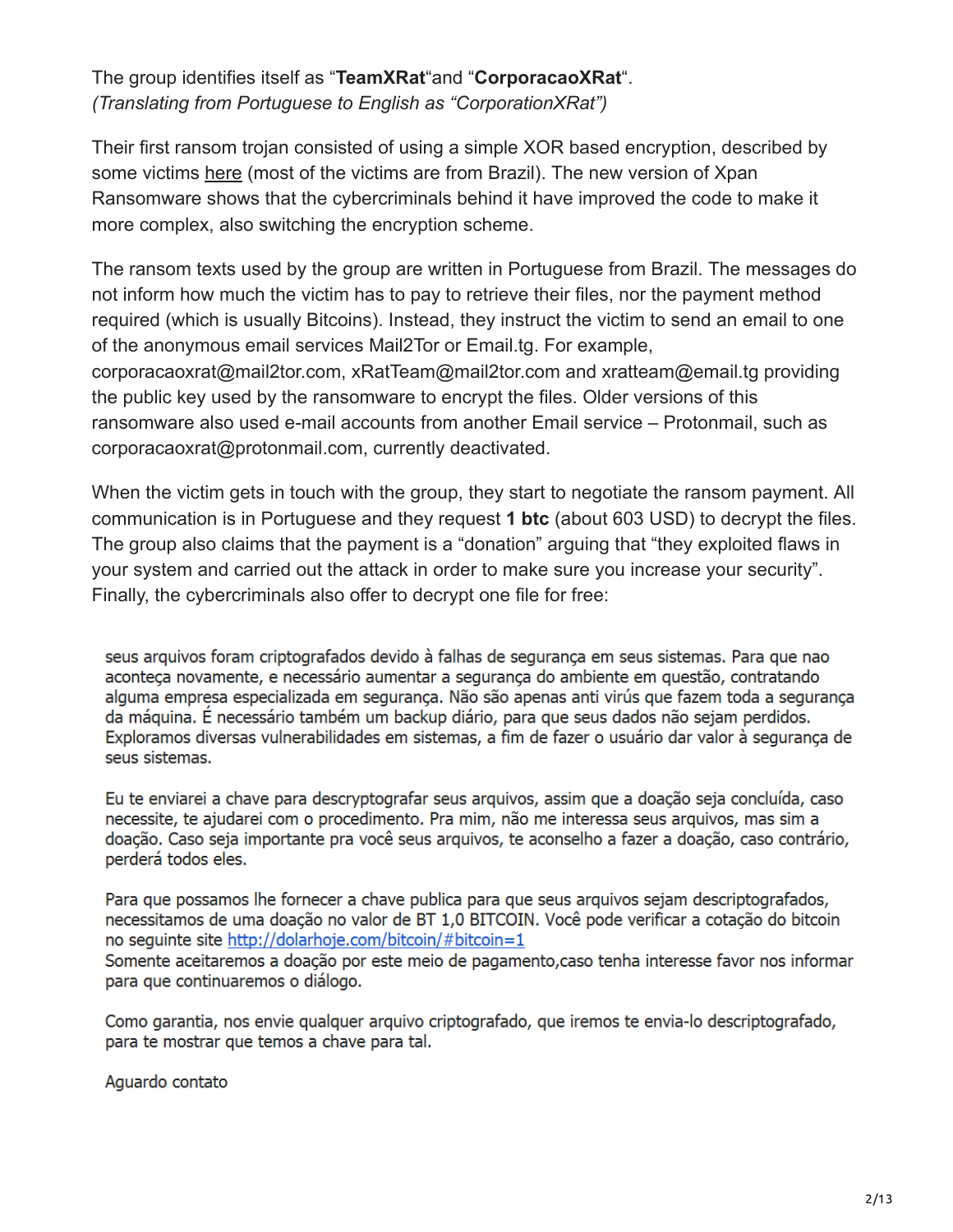*"For me only the 'donation' is important. Not your files. If your files are important to you, I advise you to make the donation; otherwise, you'll lose all your files"*

### **Xpan, how it works**

The sample is UPX packed. Once executed it checks the default language of the infected system set in the following registry key: HKLM\SYSTEM\CONTROLSET001\CONTROL\NLS\LOCALE

In addition, it's able to query local time and obtain the computer name from the registry using several commands like net.exe, sc.exe, and taskkill.exe. Interestingly, it also deletes any Proxy setting defined in the system, located in: HKCU\SOFTWARE\MICROSOFT\WINDOWS\CURRENTVERSION\INTERNET SETTINGS\ZONEMAP.

Since the targets are companies and corporations, the group might use proxies blocking access to certain Web resources. It is highly probable that this technique is used to "set victim's free" while emailing the attackers or accessing BTC resources online.

After completing its execution, the ransomware displays the following image in the affected system:



*"All your files were encrypted using a RSA 2048 bits encryption"*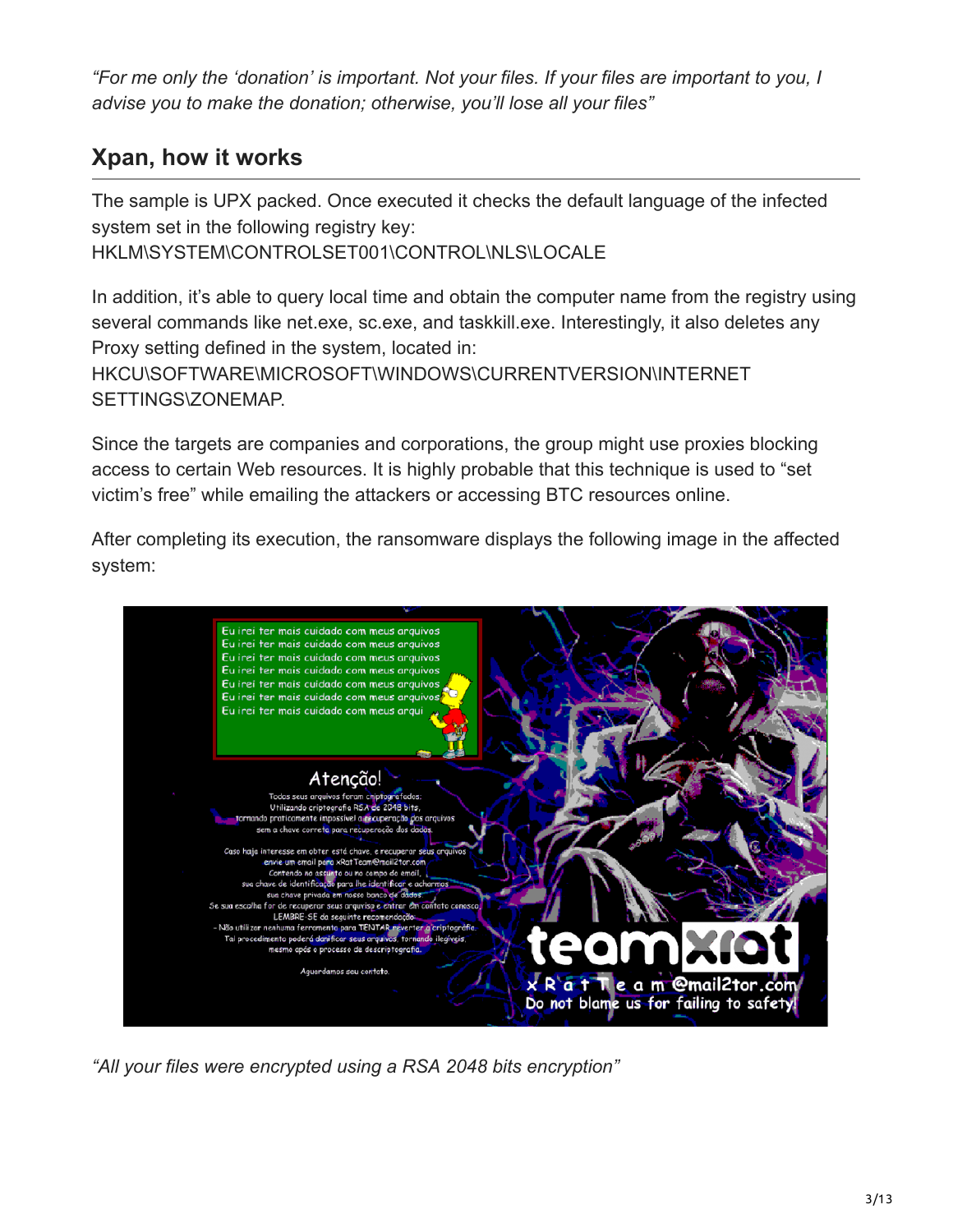The sample is written in C++ and uses STL, being built as a console application. During the lenght of its execution, it logs all its actions to the console, only to clear it once the encryption process has finished.

The operation of this malware is 'guided' by the configuration data block stored inside the body of the Trojan:



*Decrypted configuration block*

The configuration contains the following details:

- Drive letters which will be processed;
- Denylisted substrings: the files whose path contain any of these strings will not be encrypted;
- Ransomware text message for the victim;
- Extension of the encrypted files (in this case, **.\_\_\_\_xratteamLucked**);
- Name of the file with ransom notes;
- Console commands to be executed prior to the process of file encryption;
- Console commands to be executed after the encryption;
- A public RSA-2048 key in the MSBLOB format.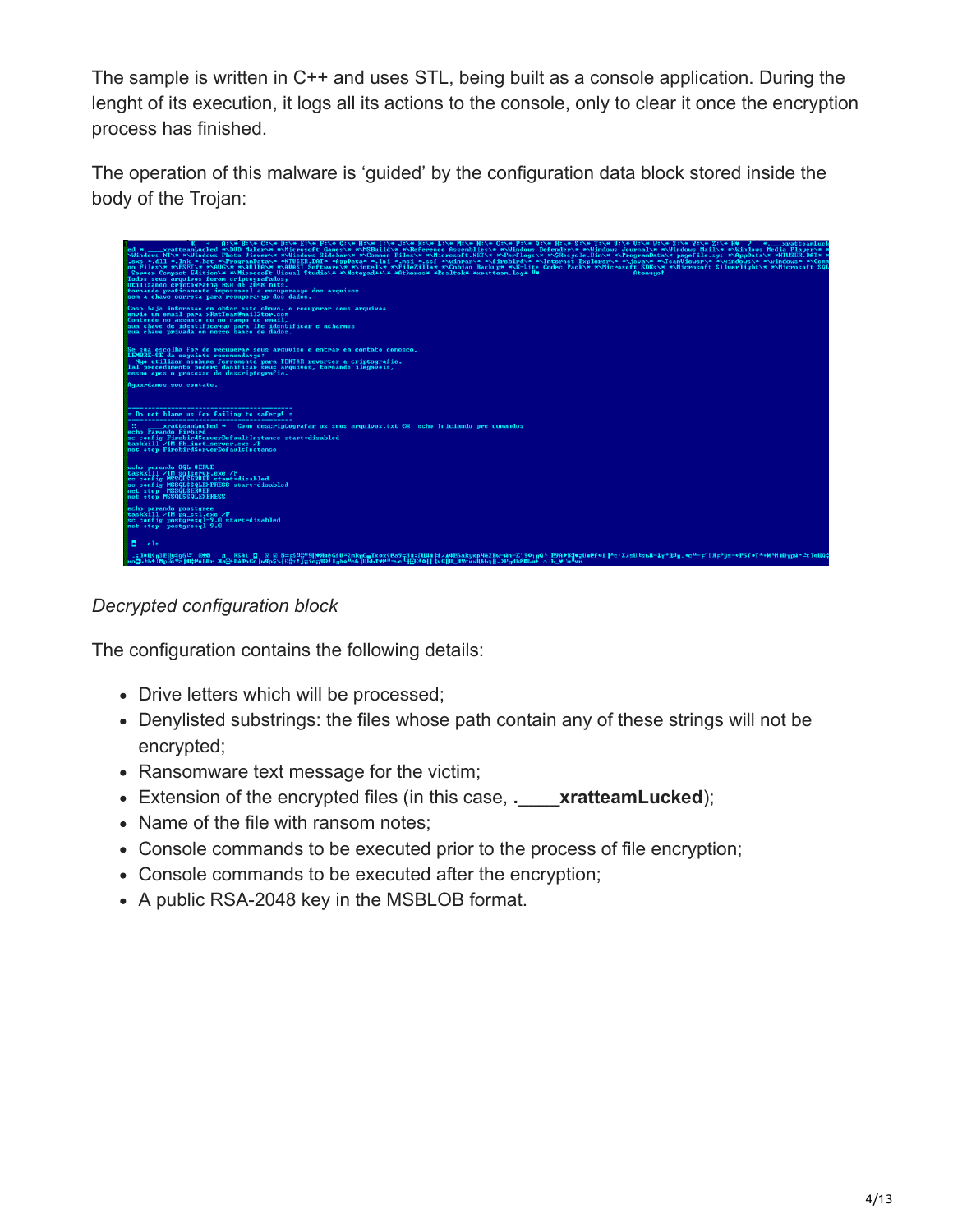

*Part of the pseudocode of the main procedure*

### **From Xorist to Xpan**

A previous ransomware sample that was believed to be part of the TeamXRat ransomware campaign used a simple encryption algorithm known as TEA (or Tiny Encryption Algorithm). After comparing this original version (dubbed Xorist) against this new Xpan variant, we could observe that now they are using an AES-256 encryption scheme.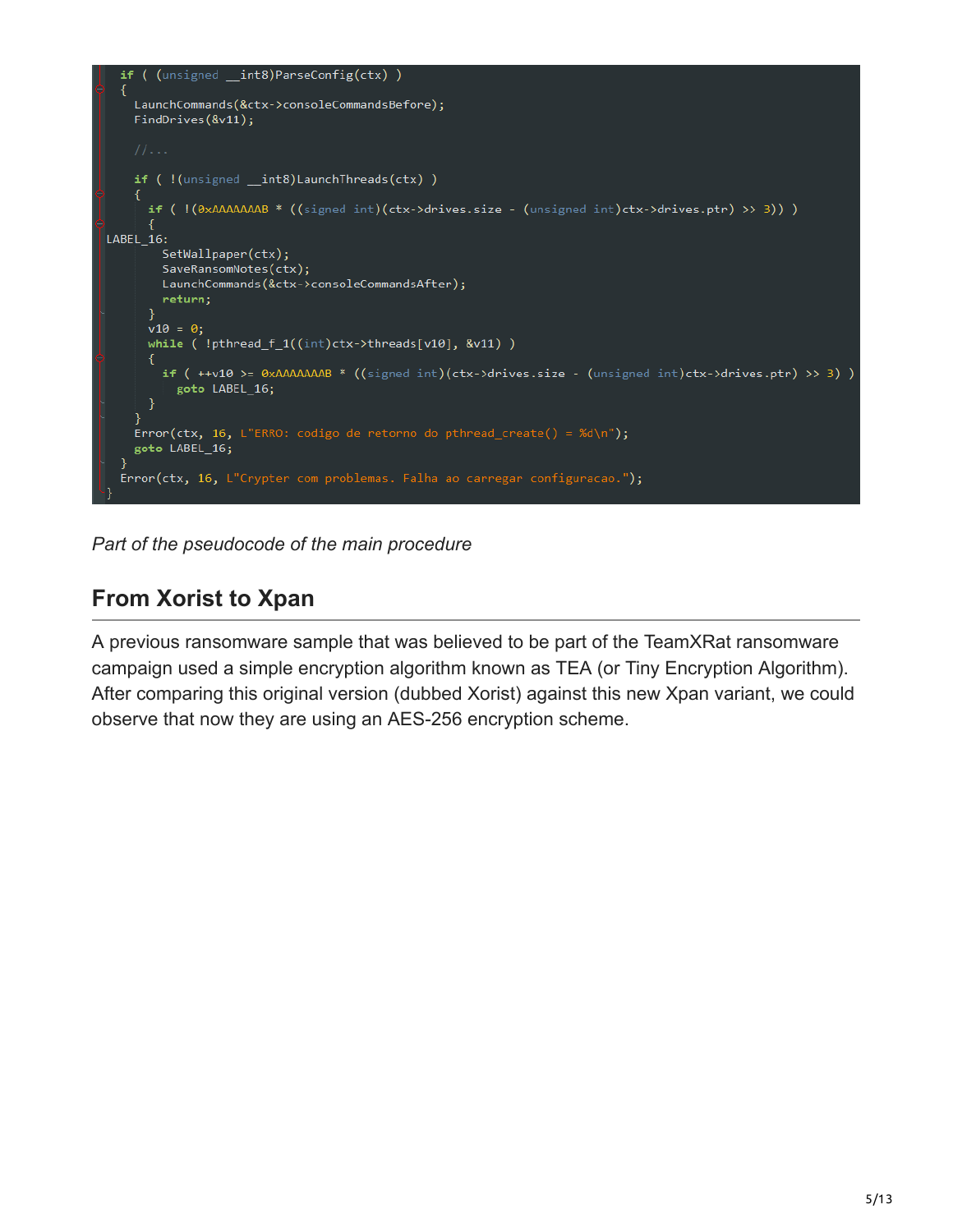| 004017EC | 55                      | <b>PUSH EBP</b>                                 |
|----------|-------------------------|-------------------------------------------------|
| 004017ED | 8BEC                    | MOU EBP, ESP                                    |
| 004017EF | 57                      | <b>PUSH EDI</b>                                 |
| 004017F0 | 56                      | <b>PUSH ESI</b>                                 |
| 004017F1 | 53                      | <b>PUSH EBX</b>                                 |
| 004017F2 | 8B75<br>08              | MOU ESI, DWORD PTR SS: [EBP+8]                  |
| 004017F5 | <b>8B06</b>             | EAX, DWORD PTR DS: [ESI]<br><b>MOU</b>          |
| 004017F7 | 8B56<br>$\mathbb{0}4$   | MOU<br>EDX DWORD PTR DS: [ESI+4]                |
| 004017FA | 33 <sub>DB</sub>        | <b>XOR EBX, EBX</b>                             |
| 004017FC | OFC8                    | <b>BSWAP EAX</b>                                |
| 004017FE | OFCA                    | BSWAP EDX                                       |
| 00401800 | 81C3<br>B979379E        | Xorist<br>ADD EBX 9E3779B9                      |
| 00401806 | 8 <sub>BCA</sub>        | ECX EDI<br>MOU                                  |
| 00401808 | <b>C1E1</b><br>04       | SHL ECX 4                                       |
| 0040180B | 8BFA                    | MOU EDI, EDX                                    |
| 0040180D | 8D3413                  | LEA ESI DWORD PTR DS:[EBX+EDX]                  |
| 00401810 | 030D A5664000           | ADD ECX DWORD PTR DS:[4066A5]                   |
| 00401816 | C <sub>1</sub> EF<br>05 | SHR EDI <sub>5</sub>                            |
| 00401819 | 33CE                    | <b>XOR ECX, ESI</b>                             |
| 0040181B | 033D A9664000           | ADD EDI DWORD PTR DS:[4066A9]                   |
| 00401821 | 33CF                    | <b>XOR ECX, EDI</b>                             |
| 00401823 | 03C1                    | ADD EAX, ECX                                    |
| 00401825 | 8BC8                    | MOU ECX EAX                                     |
| 00401827 | C1 E1<br>04             | SHL ECX 4                                       |
| 0040182A | <b>8BF8</b>             | MOU<br>EDI EAX                                  |
| 0040182C | 8D3403                  | LEA ESI DWORD PTR DS: [EBX+EAX]                 |
| 0040182F | 030D AD664000           | ADD ECX DWORD PTR DS:[4066AD]                   |
| 00401835 | C1EF<br>05              | SHR EDI <sub>5</sub>                            |
| 00401838 | 33CE                    | <b>XOR ECX, ESI</b>                             |
| 0040183A | 033D<br><b>B1664000</b> | ADD EDI, DWORD PTR DS: [4066B1]                 |
| 00401840 | 33CF                    | <b>XOR ECX, EDI</b>                             |
| 00401842 | 03D1                    | ADD EDX ECX<br>EBR <b>[9E3779B9]</b> TEA const. |
| 00401844 | 81C3<br>B979379E        | ADD                                             |

*Xorist ransomware TEA constant*



*Xpan ransomware now has evolved to use AES-256 encryption*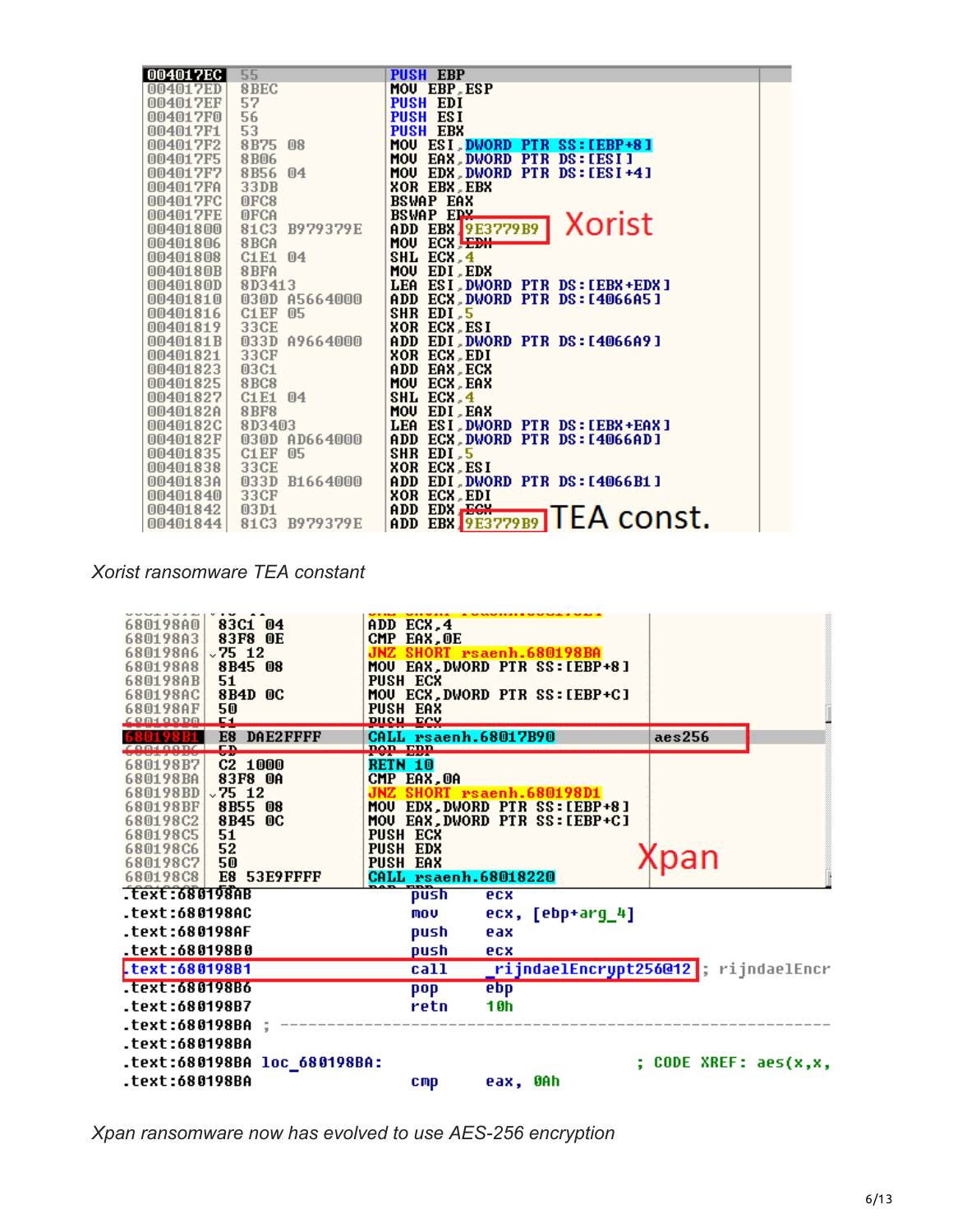| Xorist                                                                                                                                                       | Xpan                                                                                                      |
|--------------------------------------------------------------------------------------------------------------------------------------------------------------|-----------------------------------------------------------------------------------------------------------|
| Will automatically start when user is logged in. It uses<br>the following registry key for persistence:<br>SOFTWARE\\Microsoft\\Windows\\CurrentVersion\\Run | No persistence used.                                                                                      |
| <b>Tiny Encryption Algorithm</b>                                                                                                                             | <b>AES-256</b>                                                                                            |
| ASM, MS Linker                                                                                                                                               | C++, MinGW compiler                                                                                       |
| Includes a list of files that are to be encrypted.                                                                                                           | Will encrypt everything except<br>exe and .dll files and files with<br>denylisted substrings in the path. |

The developers have clearly shifted their development procedures in the Xpan malware. It's typical for cybercriminals to evolve their techniques once a decryption method has been found for their ransomware, or that specific variant is widely detected.

| 7A        | 69                 | 70               | 00              | 2A                   | 2E  | 72             | -61 | 72                 | 00                    | 2A  | 2E              | 37  | 7A              | 00                   | 2A                  | zip.*.rar.*.7z.*                                                |
|-----------|--------------------|------------------|-----------------|----------------------|-----|----------------|-----|--------------------|-----------------------|-----|-----------------|-----|-----------------|----------------------|---------------------|-----------------------------------------------------------------|
| 2Ε        | 74                 | 61               | 72              | 00                   | 2A  | 2E             | 67  | 7A                 | 69                    | 70  | 00              | 2A  | 2Ε              | 6A                   | 70                  | .tar.*.gzip.*.jp                                                |
| 67        | 00                 | 2A               | 2E              | 6A                   | 70  | 65             | -67 | 00                 | 2A                    | 2Ε  | 70              | 73  | 64              | 00                   | 2A                  | g.*.jpeg.*.psd.*                                                |
| 2Ε        | 63                 | 64               | 72              | 00                   | 2A  | 2E             | 64  | 77                 | 67                    | 00  | 2A              | 2Ε  | 6 D             | 61                   | 78                  | .cdr.*.dwg.*.max                                                |
| 00        | 2A                 | 2E               | 62              | 6D                   | 70  | 00             | 2A  | 2Ε                 | 67                    | 69  | 66              | 00  | 2A              | 2Ε                   | 70                  | .*.bmp.*.gif.*.p                                                |
| 6Е        | 67                 | 00               | 2A              | 2Ε                   | 64  | 6F             | 63  | 00                 | 2A                    | 2Ε  | 64              | 6F  | 63              | 78                   | 00                  | ng.*.doc.*.docx.                                                |
| 2A        | 2Е                 | 78               | 6C              | 73                   | 00  | 2A             | 2E  | 78                 | 6C                    | 73  | 78              | 00  | 2A              | 2Ε                   | 70                  | *.xls.*.xlsx.*.p                                                |
| 70        | 74                 | 00               | 2A              | 2Ε                   | 70  | 70             | 74  | 78                 | 00                    | 2A  | 2Ε              | 74  | 78              | 74                   | 00                  | pt.*.pptx.*.txt.                                                |
| 2Α        | 2Ε                 | 70               | 64              | 66                   | 00  | 2A             | 2Ε  | 64                 | 6A                    | 76  | 75              | 00  | 2A              | 2Ε                   | 68                  | *.pdf.*.djvu.*.h                                                |
| 74        | 6D                 | 00               | 2A              | 2E                   | 68  | 74             | 6D  | 6C                 | 00                    | 2A  | 2E              | 6 D | 64              | 62                   | 00                  | tm.*.html.*.mdb.                                                |
| 2A        | 2E                 | 63               | 65              | 72                   | 00  | 2A             | 2Ε  | 70                 | 31                    | 32  | 00              | 2A  | 2Ε              | 70                   | 66                  | *.cer.*.p12.*.pf                                                |
| 78        | 00                 | 2A               | 2Ε              | 6 B                  | 77  | 6 D            | 00  | 2A                 | 2Ε                    | 70  | 77              | 6 D | 00              | 2A                   | 2Ε                  | x.*.kwm.*.pwm.*.                                                |
| 31        | 63                 | 64               | 00              | 2A                   | 2Ε  | 6 D            | 64  | 00                 | 2A                    | 2Ε  | 6 D             | 64  | 66              | 00                   | 2A                  | $1cd.*$ .md.*.mdf.*                                             |
| 2Ε        | 64                 | 62               | 66              | 00                   | 2A  | 2Е             | 6F  | 64                 | 74                    | 00  | 2A              | 2Е  | 76              | 6 F                  | 62                  | .dbf.*.odt.*.vob                                                |
| 00        | 2A                 | 2Ε               | 69              | 66                   | 6F  | 00             | 2A  | 2Ε                 | 6C                    | 6E  | 6 B             | 00  | 2A              | 2Ε                   | 46                  | .*.ifo.*.lnk.*.F                                                |
| 52        | 4D                 | 00               | 2A              | 2E                   | 4D  | 59             | 44  | 00                 | 2A                    | 2Ε  | 4D              | 59  | 49              | 00                   | 2A                  | RM.*.MYD.*.MYI.*                                                |
| 2Ε        | 33                 | 64               | 73              | 00                   | 2A  | 2Ε             | 61  | 63                 | 65                    | 00  | 2A              | 2E  | 61              | 73                   | 70                  | .3ds.*.ace.*.asp                                                |
| 00        | 2A                 | 2Ε               | 62              | 61                   | 6 B | 00             | 2A  | 2E                 | 63                    | 61  | 62              | 00  | 2A              | 2Ε                   | 63                  | .*.bak.*.cab.*.c∣                                               |
| 64        | 72                 | 00               | 2A              | 2Ε                   | 63  | 73             | 73  | 00                 | 2A                    | 2Ε  | 64              | 62  | 66              | 00                   | 2A                  | dr.*.css.*.dbf.*                                                |
| 2E        | 64                 | 72               | 77              | 00                   | 2A  | 2Ε             | 64  | 77                 | 67                    | 00  | 2A              | 2Ε  | 64              | 78                   | 66                  | .drw.*.dwg.*.dxf                                                |
| 00        | 2A                 | 2Е               | 65              | 70                   | 73  | 00             | 2A  | 2Е                 | 65                    | 71  | 6Е              | 00  | 2A              | 2Ε                   | 66                  | .*.eps.*.eqn.*.f                                                |
| 6C        | 63                 | 00               | 2A              | 2Е                   | 69  | 63             | 6F  | 00                 | 2A                    | 2Ε  | 6C              | 6F  | 67              | 00                   | 2A                  | $\lfloor \cdot \rfloor$ . $\star$ . ico. $\star$ . log. $\star$ |
| 2Ε        | 70                 | 68               | 70              | 00                   | 2A  | 2Ε             | 70  | 72                 | 6A                    | 00  | 2A              | 2Ε  | 70              | 73                   | 64                  | .php.*.prj.*.psd                                                |
| 00        | 2A                 | 2Ε               | 70              | 73                   | 70  | 00             | 2A  | 2Ε                 | 70                    | 75  | 62              | 00  | 2A              | 2Ε                   | 73                  | $.*.$ psp.*.pub.*.s                                             |
| 71        | 6C                 | 00               | 2A              | 2Ε                   | 67  | 64             | 62  | 00                 | 2A                    | 2Ε  | 67              | 62  | 6 B             | 00                   | 2A                  | ql.*.gdb.*.gbk.*                                                |
| 2Ε        | 66                 | 64               | 62              | 00                   | 2A  | 2E             | 74  | 6F                 | 72                    | 72  | 65              | 6E  | 74              | 00                   | 2A                  | .fdb.*.torrent.*                                                |
| 2Ε        | 6D                 | 6F               | 76              | 00                   | 2A  | 2Е             | 6D  | 32                 | 76                    | 00  | 2A              | 2Ε  | 33              | 67                   | 70                  | .mov.*.m2v.*.3gp                                                |
| 00        | 2A                 | 2Ε               | 6 D             | 70                   | 65  | 67             | 00  | 2A                 | 2Ε                    | 6 D | 70              | 67  | 00              | 2A                   | 2Ε                  | .*.mpeg.*.mpg.*.                                                |
| 66        | 6C                 | 76               | 00              | 2A                   | 2Ε  | 61             | 76  | 69                 | 00                    | 2A  | 2Ε              | 6 D | 70              | 34                   | 00                  | flu * avi * mp4.                                                |
| 2Α        | 2Ε                 | 77               | 6 D             | 76                   | 00  | 2A             | 2Ε  | 64                 | 69                    | 76  | 78              | 00  | 2A              | 2Ε                   | 6 D                 | *.wmv.*.divx.*.m                                                |
| 6 B       | 76                 | 00               | 2A              | 2Е                   | 6 D | 70             | 33  | 00                 | 2A                    | 2Ε  | 77              | 61  | 76              | 00                   | 2A                  | kv.*.mp3.*.wav.*                                                |
| 2Ε        | 66                 | 6C               | 61              | 63                   | 00  | 2A             | 2Ε  | 61                 | 70                    | 65  | 00              | 2A  | 2Ε              | 77                   | 6D                  | $. false.*.ape.*.$                                              |
| 61        | 00                 | 2A               | 2Ε              | 61                   | 63  | 33             | 00  | 2A                 | 2Ε                    | 78  | 6D              | 6C  | 00              | 2A                   | 2Ε                  | a.*.ac3.*.xml.*.                                                |
| 64        | 6C                 | 66               | 00              | 2A                   | 2E  | 6D             | 64  | 66                 | 00                    | 2A  | 2E              | 6E  | 64              | 66                   | 00                  | dlf.*.mdf.*.ndf.                                                |
| 2A<br>, r | 2E<br><b>COLOR</b> | 63<br><b>COM</b> | 66<br><b>GO</b> | 67<br>$\overline{a}$ | 00  | 2A<br>oo os os | 2E  | 66<br>$\mathbf{a}$ | 6C 61<br><b>OO OD</b> |     | 00<br><b>DA</b> | 2A  | 2E<br><b>DA</b> | 6E<br>$\overline{ }$ | 6E<br>$\mathcal{F}$ | *.cfg.*.fla.*.nn                                                |
|           |                    |                  |                 |                      |     |                |     |                    |                       |     |                 |     |                 |                      |                     |                                                                 |

*List of file extensions that Xorist ransomware will search and encrypt*

### **File Encryption**

The trojan uses the implementation of cryptographic algorithms provided by MS CryptoAPI. The files are encrypted by AES-256 in CBC mode.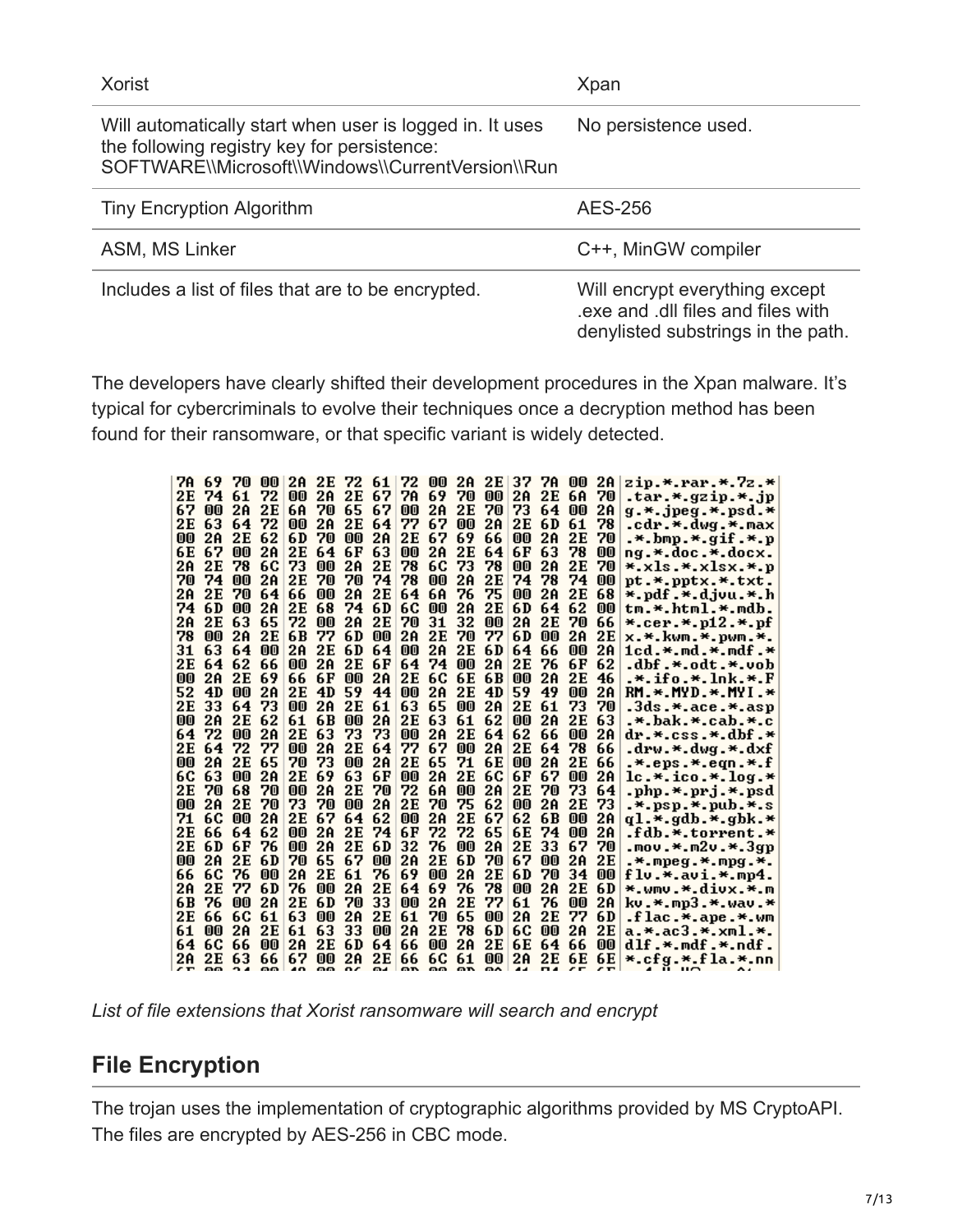There are 2 known versions of this trojan that can be distinguished by their extensions. The 1st one uses **"\_\_\_xratteamLucked"** (3 '\_' symbols) and the second one – **"\_\_\_\_xratteamLucked"** (4 '\_' symbols).

These 2 versions employ different techniques to encrypt the files, which we will describe in more detail.

#### **Version 1 (3 '\_' symbols in the extension)**

The trojan generates a single 255-symbol password for all files. This password is encrypted by RSA-2048 and put into the ransom note (concatenated with the public key). Then the trojan produces a 256-bit key from this password using the API CryptDeriveKey; this key will be used to encrypt all files.

When processing each file, the malware adds the string *'NMoreira'* to the beginning of the original file and encrypts the file content by 245-byte blocks using the AES-256 algorithm in CBC mode. Each block is additionally XOR'ed with a random byte which is stored before the padding of the corresponding block.

#### **Version 2 (4 '\_' symbols in the extension)**

For each file, the trojan generates a new 255-symbol password, encrypts this password by RSA-2048 and puts this data into the beginning of each encrypted file. Then, the trojan produces a 256-bit key from this password using the API CryptDeriveKey, and uses this key to encrypt the original file content (AES-256 CBC).

File search and encryption is carried out by multiple threads, each thread processes its disk.

```
Select C:\Users\
                                                                                                                                                                                              \equiv\Box\timesArquivos criptografados: 4
rnierier in Freegoriaanse konstantinen<br>Arquivos ignorados devido a filtros: 1<br>Pasta alvo C:\Program Files\Far2\Plugins\ProcList ->
   ProcEng.hlf 15131 bytes...OK
  ProcEng.lng 2805 bytes...OK<br>ProcEng.lng 2805 bytes...OK<br>ProcRus.hlf 30731 bytes...OK<br>ProcRus.lng 4895 bytes...OK
 Arquivos criptografados: 4
Arquivos ignorados devido a filtros: 1
 Pasta alvo C:\Program Files\Far2\Plugins\TmpPanel ->
  disks.eng.temp 202 bytes...OK<br>disks.rus.temp 234 bytes...OK
  shortcuts.eng.reg 271 bytes...0K<br>shortcuts.eng.temp 308 bytes...0K<br>shortcuts.rus.reg 271 bytes...0K
  shortcuts.rus.temp 432 bytes...ok<br>
ImpEng.hlf 9654 bytes...OK<br>
TmpEng.hlf 9654 bytes...OK<br>
TmpEng.lng 891 bytes...OK<br>
TmpRus.hlf 15970 bytes...OK<br>
TmpRus.lng 1664 bytes...Handle invalido (Codigo do Erro: 0x15)
Arquivos criptografados: 10
Arquivos irpeografaces.<br>Arquivos ignorados devido a filtros: 1
Pasta alvo C:\Program Files\Internet Explorer ->
Parando devido a filtro inaceitavel: *\Internet Explorer\*
 asta alvo C:\Program Files\MSBuild ->
```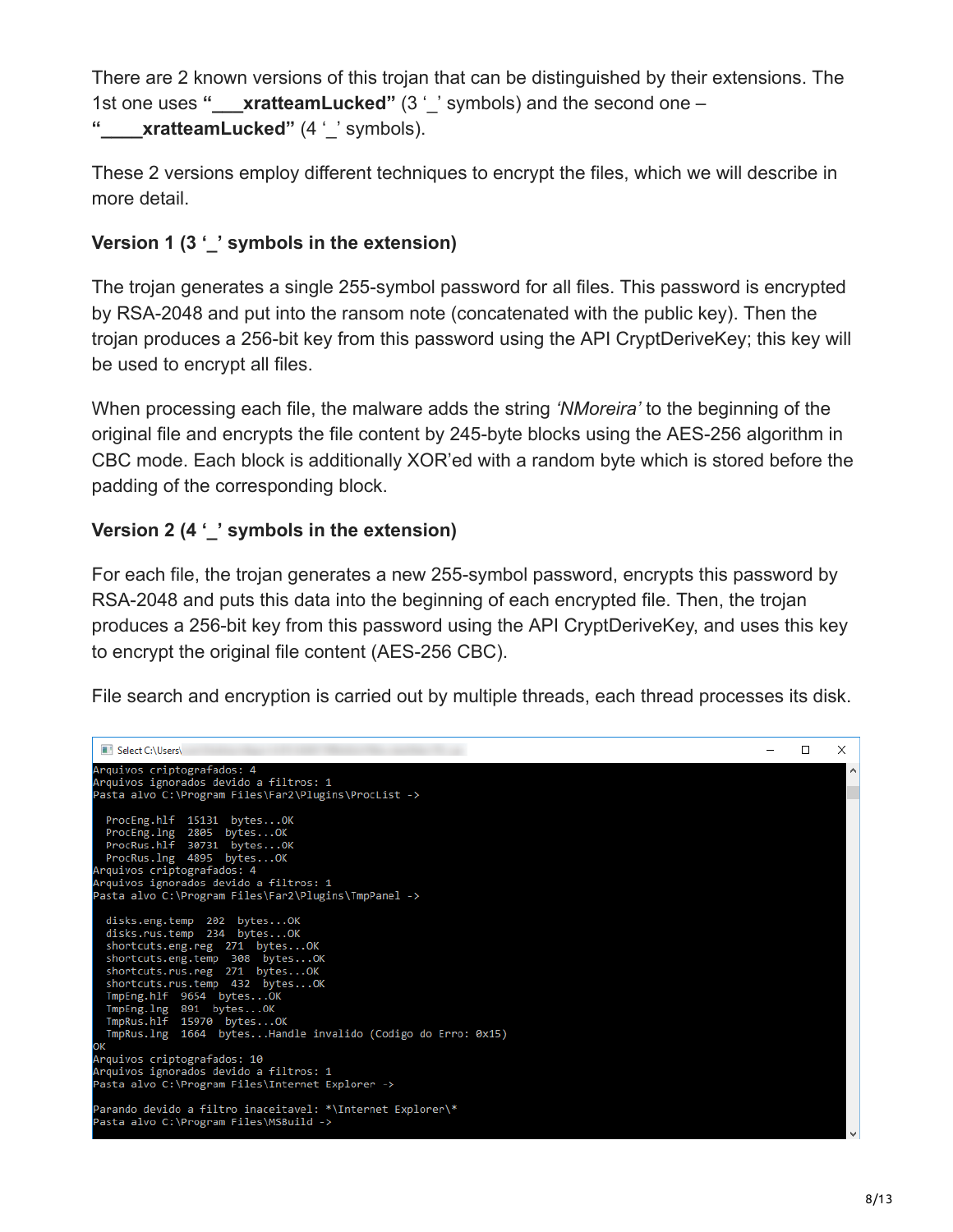After encryption is completed, the malware will change the wallpaper in the desktop and display this file, with the ransom note:

| Como descriptografar os seus arquivos - Notepad<br>П                                                                                                                                                                                                                                                                                                                                                                                                                                                                                                                                            | × |
|-------------------------------------------------------------------------------------------------------------------------------------------------------------------------------------------------------------------------------------------------------------------------------------------------------------------------------------------------------------------------------------------------------------------------------------------------------------------------------------------------------------------------------------------------------------------------------------------------|---|
| File Edit Format View Help                                                                                                                                                                                                                                                                                                                                                                                                                                                                                                                                                                      |   |
| Atencão!<br>Todos seus arquivos foram criptografados;<br>Utilizando criptografia RSA de 2048 bits,<br>tornando praticamente impossível a recuperação dos arquivos<br>sem a chave correta para recuperação dos dados.                                                                                                                                                                                                                                                                                                                                                                            |   |
| Caso haja interesse em obter está chave, e recuperar seus arquivos<br>envie um email para xRatTeam@mail2tor.com<br>Contendo no assunto ou no campo do email,<br>sua chave de identificação para lhe identificar e acharmos<br>sua chave privada em nosso banco de dados.                                                                                                                                                                                                                                                                                                                        |   |
| Se sua escolha for de recuperar seus arquviso e entrar em contato conosco,<br>LEMBRE-SE da seguinte recomendação:<br>- Não utilizar nenhuma ferramenta para TENTAR reverter a criptografia.<br>Tal procedimento poderá danificar seus arquivos, tornando ilegíveis,<br>mesmo após o processo de descriptografia.                                                                                                                                                                                                                                                                                |   |
| Aguardamos seu contato.                                                                                                                                                                                                                                                                                                                                                                                                                                                                                                                                                                         |   |
| ---------------<br>= Do not blame us for failing to safety! =                                                                                                                                                                                                                                                                                                                                                                                                                                                                                                                                   |   |
| Sua chave publica:                                                                                                                                                                                                                                                                                                                                                                                                                                                                                                                                                                              |   |
| --------------------                                                                                                                                                                                                                                                                                                                                                                                                                                                                                                                                                                            |   |
| 0602000000A400005253413100080000100010081CDD524BCCEBDF6BA049FEFF1476655FD326D6BD247<br>DC92AAE4787B40A039D133FE3A0E9623FEC6662F1E944536616B79AAE097263242772DA96E2D5A27F694<br>BFD251C000F039410481B903BB55EE40661B31DEC163FA95AB7355D473EA232D17C2F884BCB72E2B63D0<br>C4D527499FD5F8F7732D1B9035F407F4C12B88C08CFE98BF70A9F9CA7492E49951D8AD6F084CD468047C<br>4D7087E1F87AC69ED840A94C98722086AB0A1B98A994ED436EB3EB94E0245CB4F2CEE2216ACB69AECB14<br>9DBEFED662E4D0A536B3966B9A180340BD3D1C65C0C50A85BE0FB4DD177691BA985F230CA3A87796269C<br>B8D72E2990D2646B89024CE810FFA7FA9A5F0383E154E4CC |   |
| --------------------                                                                                                                                                                                                                                                                                                                                                                                                                                                                                                                                                                            |   |

*The ransom note, in Portuguese*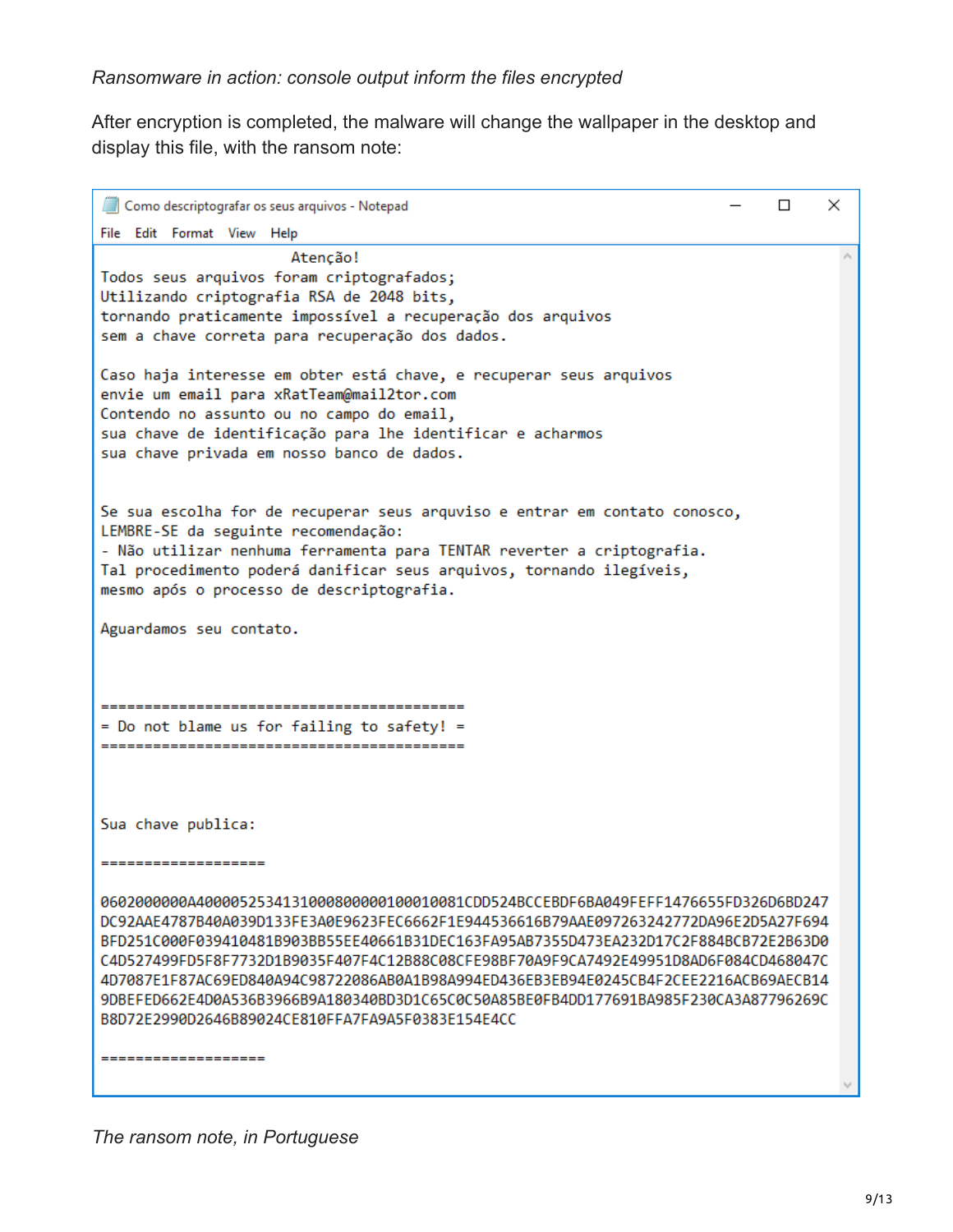Before encrypting the data in the affected system, the ransomware executes the following commands, aiming to stop popular database services, to be sure that database files will be encrypted as well, so they cause a greater damage to the victim:

echo Iniciando pre comandos

echo Parando Firbird sc config FirebirdServerDefaultInstance start=disabled taskkill /IM fb\_inet\_server.exe /F net stop FirebirdServerDefaultInstance

echo parando SQL SERVE

taskkill /IM sqlservr.exe /F sc config MSSQLSERVER start=disabled sc config MSSQL\$SQLEXPRESS start=disabled net stop MSSQLSERVER net stop MSSQL\$SQLEXPRESS

echo parando poostgree taskkill /IM pg\_ctl.exe /F sc config postgresql-9.0 start=disabled net stop postgresql-9.0

After the execution, the ransomware deletes itself from the system, to remove the original infector:

@echo off goto Delete :WaitAndDelete @timeout 5 :Delete @del "path\sample\_name.exe" if exist "path\sample\_name.exe" goto WaitAndDelete @del %0

After the encryption has finished, the trojan modifies the registry to add a custom handler for the action of double-clicking on any of the encrypted files. As a result, when the victim clicks on a file with the extension "**.\_\_\_\_xratteamLucked**", the command stored in the registry is executed, and this command shows the ransom notes in a new window using msg.exe (a standard utility which is a part of Windows distribution).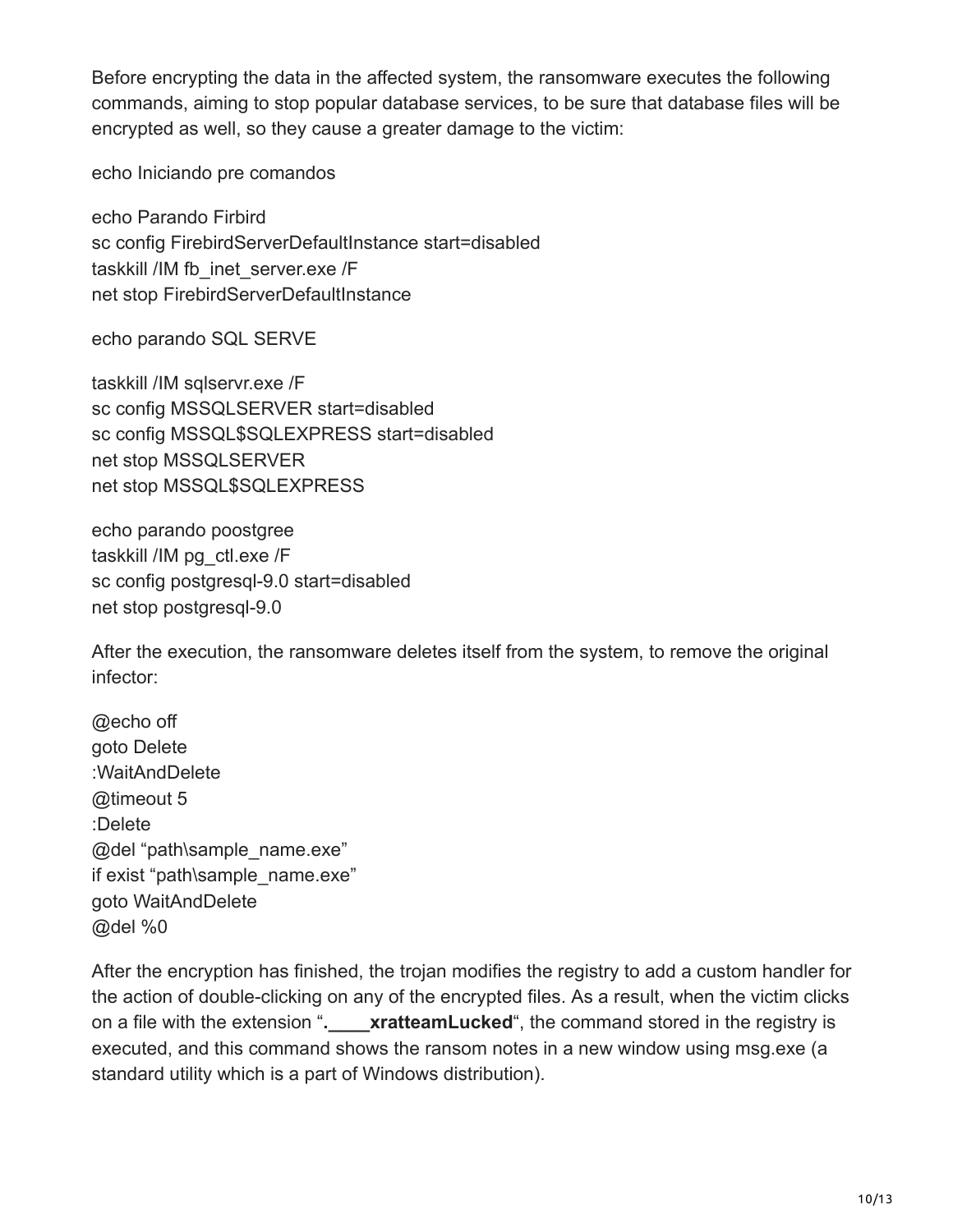

*Windows Registry modified by the ransom*

## **How they attack**

Most of the attacks performed by TeamXRat are performed manually, installing the ransomware in the hacked server. To achieve that, they perform **RDP (Remote Desktop Protocol) brute force attacks**. Connecting remote desktop servers directly to the Internet is not recommended and brute forcing them is nothing new; but without the proper controls in place to prevent or at least detect and respond to compromised machines, brute force RDP attacks are still relevant and something that cybercriminals enjoy. Once the server is compromised, the attacker manually disables the Antivirus product installed on the server and proceeds with the infection itself.

We are also aware that vulnerabilities such as [MS15-067](https://docs.microsoft.com/en-us/security-updates/securitybulletins/2015/ms15-067) and [MS15-030](https://docs.microsoft.com/en-us/security-updates/SecurityBulletins/2015/ms15-030) in the RDP protocol, which allow remote code execution if an attacker sends a specially crafted sequence of packets to a targeted system, can be used by cybercriminals if a server is not patched and exposed to attacks.

As we saw in the recent [xDedic](https://securelist.com/xdedic-the-shady-world-of-hacked-servers-for-sale/75027/) research, vulnerable servers with exposed RDP connections are very valuable assets in the hands of cybercriminals. Not surprisingly, Brazil was the country with the most compromised servers being offered in the underground market to any cybercriminal.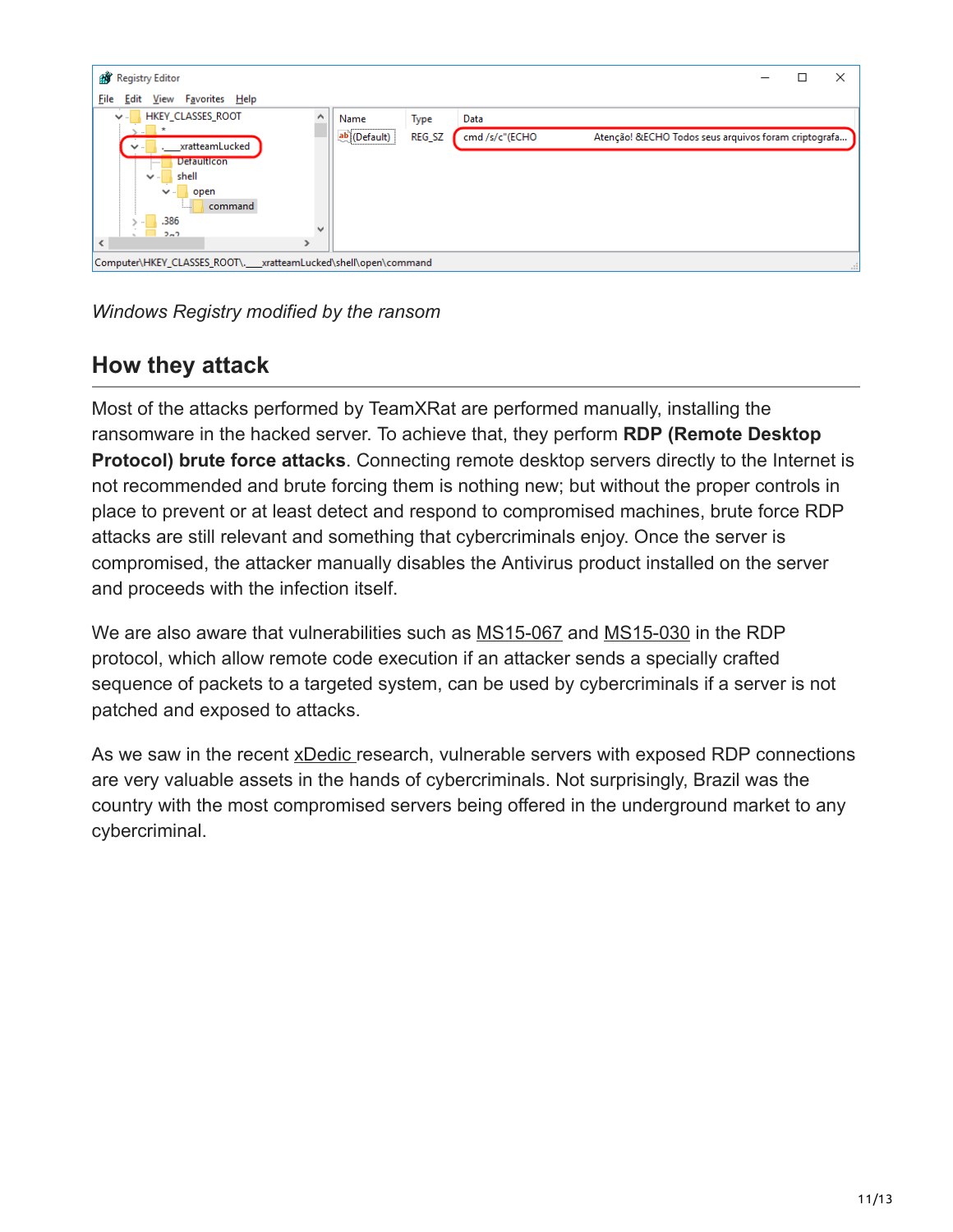

*xDedic: compromised Brazilian RDP servers were available in the underground market*

### **Decryption: we can help!**

If the victim pays the ransom, the cybercriminals will send this tool to decrypt the files:

| Decryptor      |                                                                | $\Box$             |
|----------------|----------------------------------------------------------------|--------------------|
| Chave publica: | 1111                                                           |                    |
|                |                                                                |                    |
| Chave privada: |                                                                | $D$ escriptografar |
|                |                                                                |                    |
|                |                                                                |                    |
| <b>Cryptor</b> |                                                                | $\mathbf{x}$       |
|                | A chave publica precisa conter 1576 caracteres, vc informou 4. |                    |
|                | $\mathsf{OK}% _{\mathsf{CL}}\times\mathsf{CN}_{\mathsf{CL}}$   |                    |
|                |                                                                |                    |
|                |                                                                |                    |
|                |                                                                |                    |

*Decryption tool sent by the bad guy after payment*